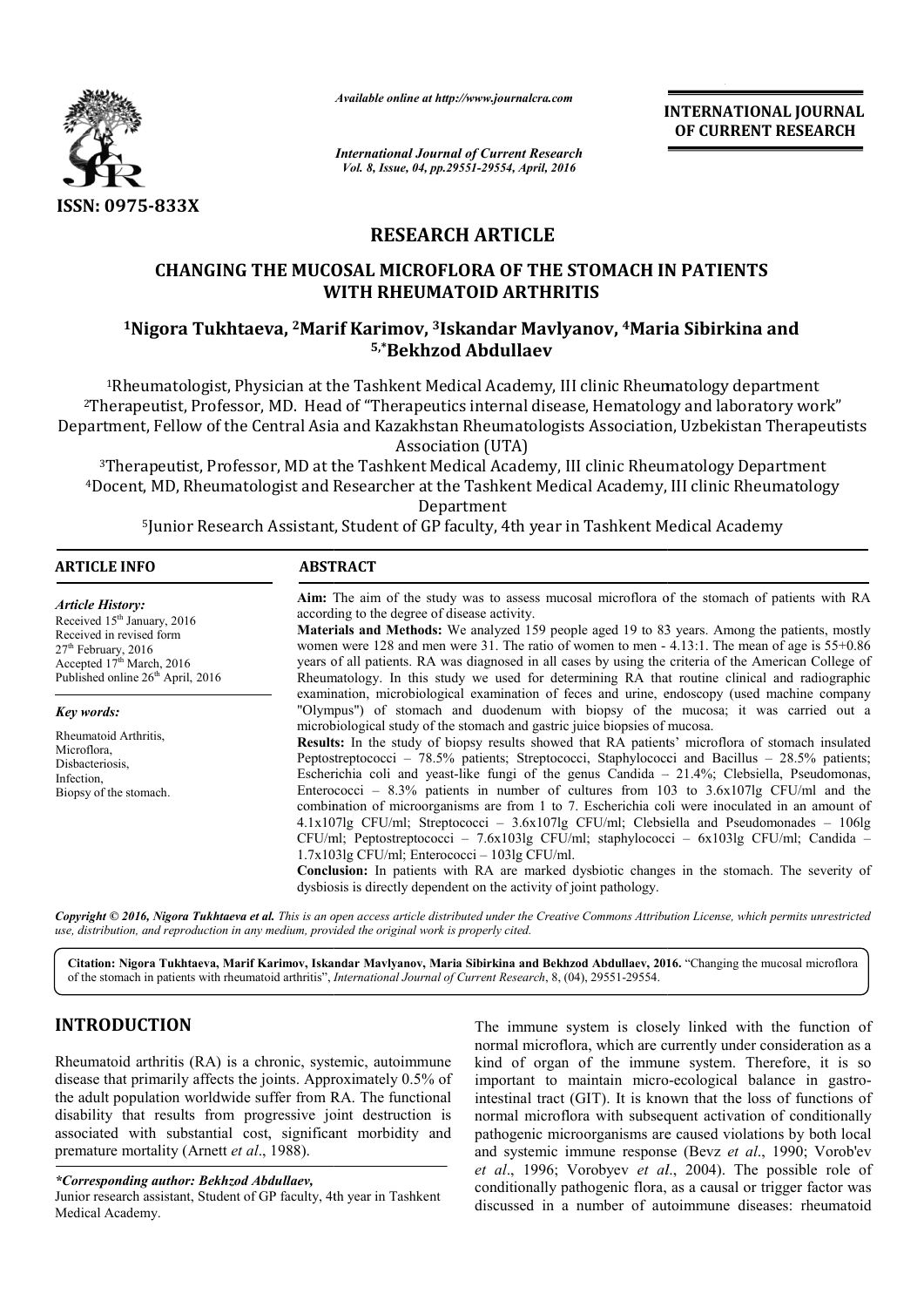arthritis (Loginov and Tsaregorodtsev, 1986; Manelis,, 1986), ankylosing spondylitis (Osipov and Demina, 1996), systemic vasculitis (Tsoy *et al*., 1994), etc. The majority of authors of the greatest importance attached to infections exogenous, ignoring the role of conditionally pathogenic flora, can serve as a source of endogenous infection and potent antigenic stimulation (Chernin *et al*., 2011; Sheveleva, 1999; Shenderov, 1998; Shiraliyev, 1987; Daugelat and Kaufman, 1995). Several studies showed that the condition of the intestinal microflora is related immune disorders in patients with rheumatoid arthritis (RA). Therefore, development of immune disorders in patients with RA is relevant to identifyrole of the microflora of stomach.

#### **PATIENTS AND METHODS**

#### **Patient's data**

Surveyed 159 people aged 19 to 83 years. Among the patients, mostly women consisted 128 and men were 31. The ratio of women to men equaled 4.13:1. The average age was 55+0.86 years of all patients. The diagnosis of RA in all cases was accurate in accordance with the criteria of the American College of Rheumatology (13, 14). In 23 (22.12%) cases were included  $1<sup>st</sup>$  degree of activity of rheumatoid process, in 63 (60.58%) cases were  $2^{nd}$  and in 14 (13.46%) –  $3^{rd}$  degree. The nature of the disease, patients was distributed as follows: slowly progressive course in 94 (90.38%) patients and rapidly progressive in 10 (9.62%). The articular form of RA was diagnosed in 95 (100%). Radiologically, stage I RA was detected in 31 (29.81%) patients, stage II in 46 (44.23%), stage III in 26 (25.00%) and stage IV was considered in 1 (0.96%) patients.

#### **Assessment of microflora status**

Patients were observed routine clinical and radiographic examinations, microbiological examination of feces and urine, endoscopy (used machine company "Olympus") of stomach and duodenum with biopsy of the mucosa; it was carried out a microbiological study of the stomach and gastric juice biopsies of mucosa. Isolation, identification microorganisms (MOs)<br>were performed according to standard techniques. were performed according to standard techniques. Disbacteriosis of gastroduodenal zone characterised according to the criteria proposed by Chernin *et al*. (De Freitas *et al*., 1986).

#### **RESULTS**

In the study of biopsy results showedthat RA patients' microflora of the stomachinsulated and was determined Peptostreptococci – 71.4% patients; Staphylococci and Escherichiacoli – 50% patients; Clebsiella – 42.8%; Streptococci – 35.7%; Enterococci and Micrococci – 21.4%; Pseudomonas, Bacilli – 14.2%; yeast-like fungi of the genus Candida – 8.3%patients in number of cultures from 2.77 to 10 lg CFU/ml and the combination of microorganisms are from 2 to 5. Figure 1 presents data concerning quantitative characteristics of parietal microflora. In assessing contamination from the stomach in patients with RA, quantitative aspects were obtained the following results.

In Table 1 was showed inoculated amount of cultures of the stomach.

**Table 1.**

| Cultures          | Inoculated amount( $\lg CFU/g$ ) |
|-------------------|----------------------------------|
| Clebsiella        | 10                               |
| Pseudomonades     | 8                                |
| Escherichia coli  | 7.47                             |
| Streptococci      | 5.7                              |
| Enterococci       | 4.33                             |
| Bacilli           | 4.14                             |
| staphylococci     | 3.87                             |
| Peptostreptococci | 3.68                             |
| Micrococci        | ٩                                |
| Candida           | 2.77                             |

Therefore, all the patients examined quantitatively and were high level representatives of both typical and conditional pathogenic microflora, which indicates the development of Disbacteriosis of mucosal microflora (V. V. Chernin and Soave, 2011). The results of the study the spectrum and frequency of occurrence of microorganisms depends on the degree of activity of articular syndrome wasshown in Figure 2. In patients with RA, I degree of activity in the gastric juice reveals the following frequency of occurrence of microorganisms: peptostreptococci – 100%, staphylococci – 80%, Streptococci and Escherichia coli – 40%, Enterococci, Bacilli Clebsiella and Candida were 20% patients. II degree of activity in (CO) of the stomach revealed the following frequency of occurrence of microorganisms approximately equal proportions of Escherichia coli, Clebsiella and peptococci – 55.5%, Staphylococci and Streptococci – 33.3%, Enterococci and Pseudomonades – in 22.2%, Bacilli –in 11.1%. Therefore, in patients with RA, the frequency of occurrence of microorganisms peculiar to the mucosal flora and conditionally pathogenic microorganisms decreases with increase in the degree of the disease activity.

We also analyzed the quantitative aspect of the mucosal flora in patients with RA depending on the degree of activity of inflammatory process in the joints, the data presented in Fig. 3. As can be seen from figure 3, in patients with RA of level achieves were inoculated Clebsiella in the number of crops 12 lg CFU/g; Streptococci – 5.03 lg CFU/g; staphylococci – 4.02lg CFU/g; enterococci – 4 lg CFU/g; peptostreptococci – 3.39 lg CFU/g; Bacilli – 3.14 lg CFU/g; Candida – 2.77 lg CFU/g; Escherichia – 2.15 lg CFU/g. At the II degree of disease activity were inoculated Escherichia and Clebsiella in the number of cultures of 9.6 lg CFU/g, pseudomonads - 8 lg CFU/g Streptococci – 6,15 lg CFU/g, Bacilli – 5,14 lg CFU/g, enterococci is 4.5 lg CFU/g, peptostreptococci -3,98 lg CFU/g, staphylococci – 3.66 m lg CFU/g.

Therefore, overall in patients with RA with the increase of the degree of disease activity in a quantitative sense was characterized by the increase in the number of crops characteristic of the mucosal microflora, as well as unusual (representatives of anaerobic gram-positive cocci, opportunistic flora) microorganisms, keeping within the concept of syndrome dysbiosis of the mucosal microflora. The authors estimated the degree of dysbacteriosis of mucosal microflora, is presented in Fig. 4.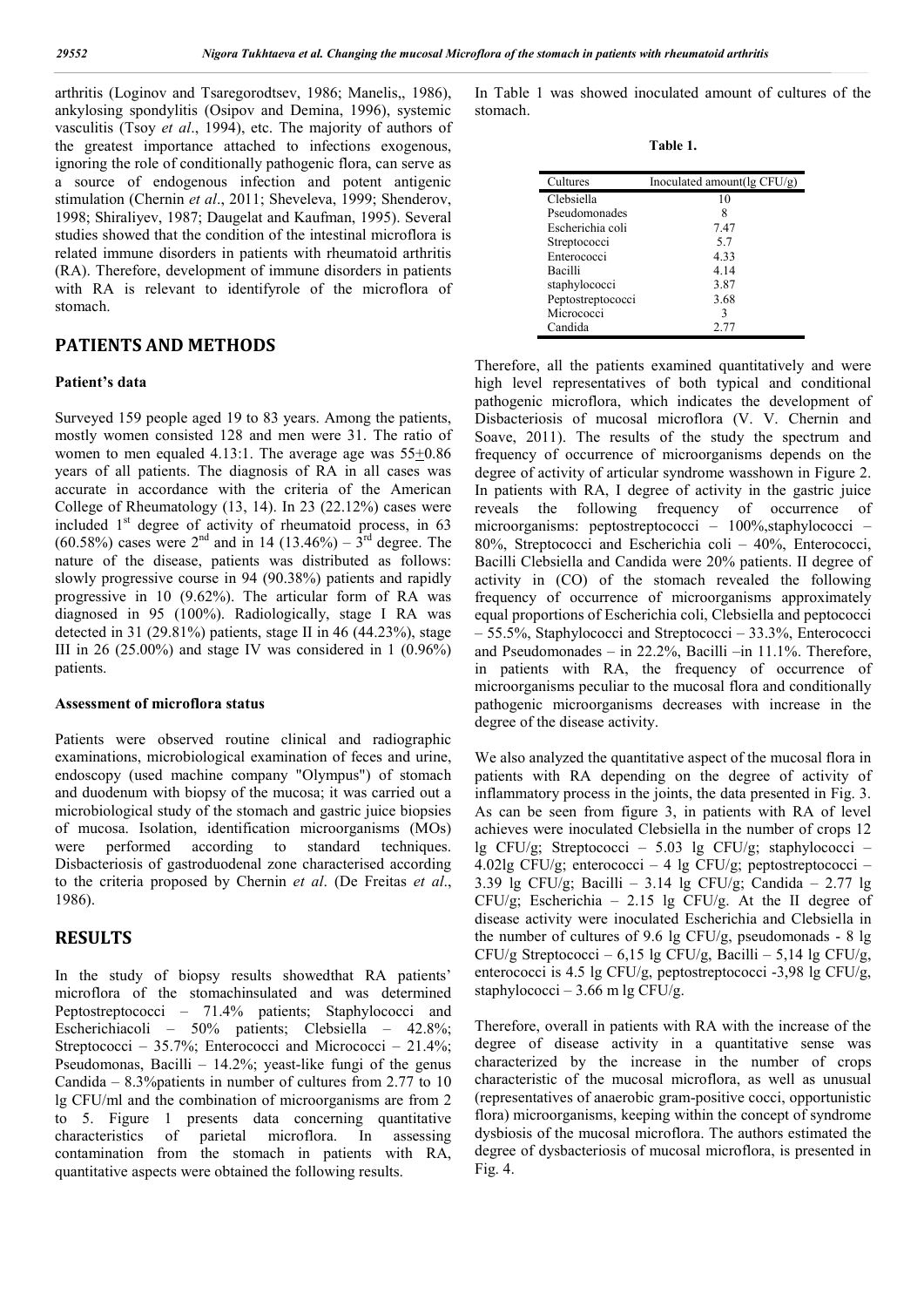

**Fig. 1. Quantitative characterization of the stomach parietal Microflora in patients with RA**



**Fig. 2. Range and frequency of occurrence of microorganisms in the mucosal layer in patients with RA, depends on disease activity**